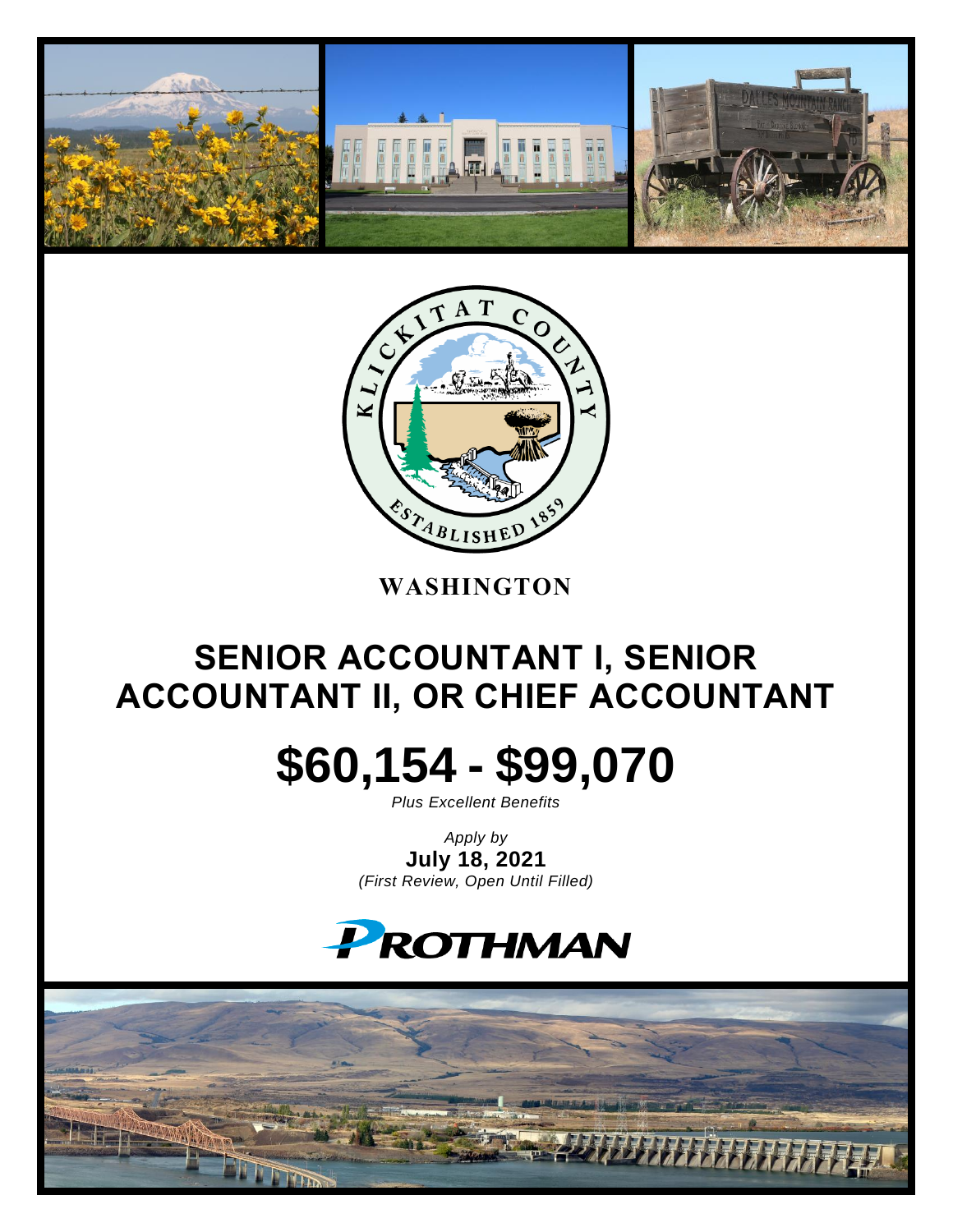#### **OVERVIEW**

Klickitat County is looking to fill one position in their finance department, where the ideal candidate will fit the role of a Chief Accountant. It is the intent of Klickitat County to hire one individual for this position, where he or she's title will be determined by extent of experience and qualifications. Each of these positions are distinguished based on levels of education and experience, as well as scope, breadth and complexity of responsibility. The Chief Accountant typically possesses the highest level of education, most extensive experience, and will be assigned the greater scope and breadth of responsibility and complexity of assigned tasks. This is an excellent opportunity for a talented finance professional to play a key role in enhancing an already well-managed and stable organization with dedicated employees.

#### **KLICKITAT COUNTY, WASHINGTON**



Located in south central Washington, Klickitat County lies at the junction where the Columbia River Gorge cuts through the eastern slopes of the Cascade

Mountains with expansive farms and wheat fields, vineyards, timberland, and magnificent Mt. Adams as a backdrop. The county seat, historical Courthouse and the largest city is located in Goldendale.

Encompassing 1,908 square miles, the County's nearly 22,000 residents reside in the cities of Goldendale, White Salmon and Bingen, and unincorporated communities of Bickleton, Centerville, Dallesport, Firwood, Glenwood, Klickitat, Lyle, Maryhill, Roosevelt, Trout Lake, and Wishram. Klickitat County offers a wide variety of geological and natural features and is well known for its miles of whitewater streams, numerous lakes, the Columbia River, and the Gifford-Pinchot National Forest. The County is also home to the Klickitat Wildlife Management Area and Conboy Lake National Wildlife Refuge.

With a mild year-round climate, the area is the perfect place to take advantage of an abundance of outdoor recreational activities from fishing and hunting to whitewater rafting, windsurfing, hiking, biking, horseback riding, cross country skiing, snowmobiling, and berry and mushroom picking.

Scenic tours provide opportunities to thousands of travelers and visitors to the Columbia River Gorge and the Cascade Mountains, while an expanding winery and grape growing industry offers many award-winning wines at several tasting rooms that are open to the public. The County also offers a wide variety of accommodations, attractions, and historical landmarks including the Maryhill Museum, Stonehenge, Goldendale Observatory, numerous restaurants, and beautiful mountain views of Mt. Hood and Mt. Adams.

Visitors and residents also will find that Klickitat County's canyons and vistas, evergreen forests, scenic waterfalls, wildflowers, berry fields, ranchlands, sage-covered hillsides, river rapids, rodeos, festivals, and for those who seek it, seclusion, are among the best in the U.S. Being a rural close-knit community, Klickitat County is a glorious place to call home, raise a family, and be employed.

#### **THE ORGANIZATION**

Klickitat County is governed by a three-member Board of Commissioners serving overlapping fouryear terms, with each Commissioner representing one of three districts. The Commissioners serve as the Executive Branch and perform legislative and quasi-judicial functions of the County. The Board of Commissioners is responsible for approving ordinances, adopting the County budget, setting standards for the use of County property, and appointing non-elected officials, boards, commissions, and committees. In 2021 the County will move into a new County Services Building to combine departments currently housed in 4 annexes, making it more accessible to the community. The County has two other services buildings; the Pioneer Center in White Salmon, and the Courthouse in the county seat, Goldendale.

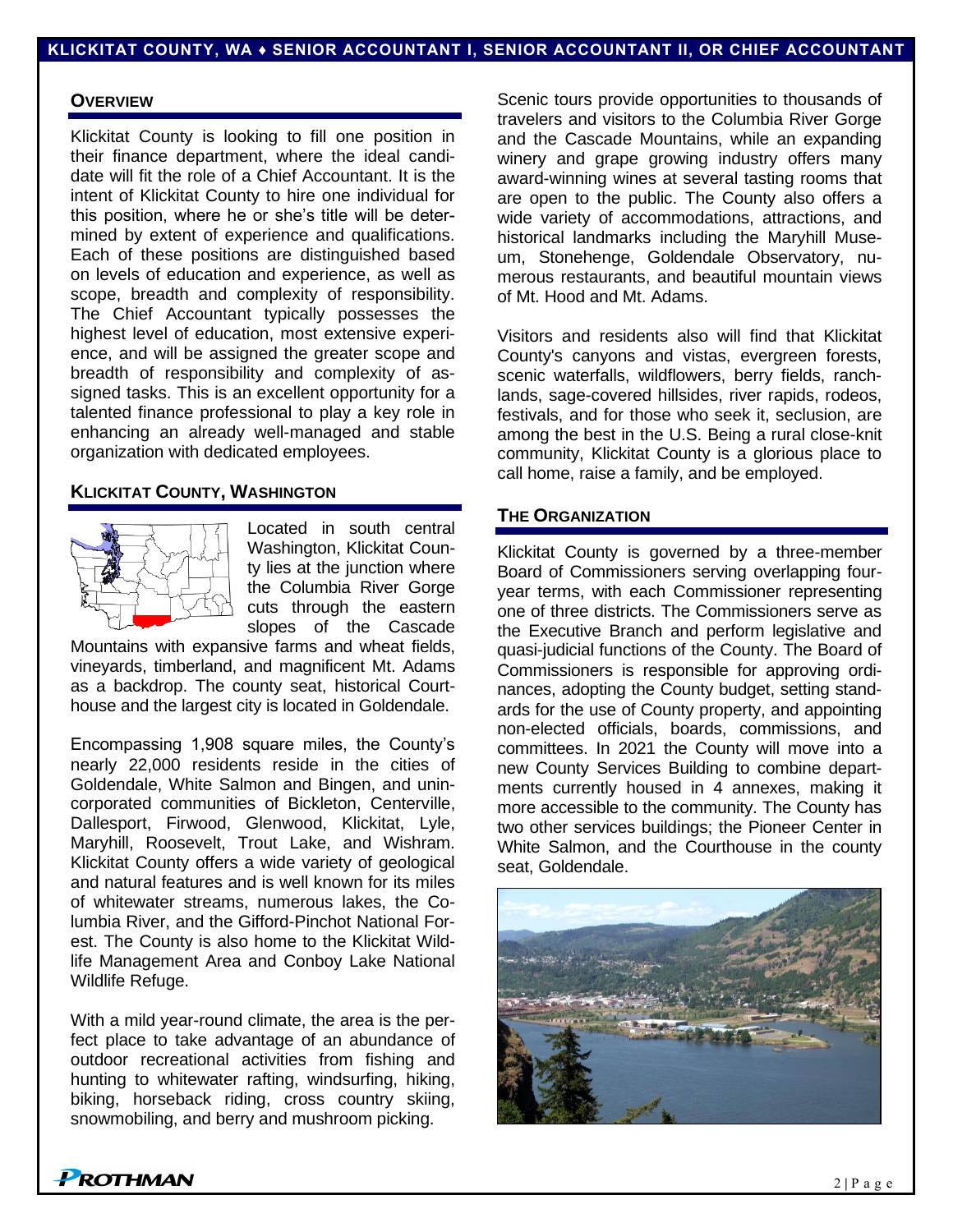Klickitat County employs approximately 250 FTE's and operates on a 2021 budget of \$77,694,529 including a General Fund Budget of \$18,347,018. County Departments and Elected Officials Offices include: Adult Probation Services, Assessor, Auditor, Building Inspection and Compliance, Civil Service, Commissioners, County Clerk, East and West District Courts, Economic Development, Emergency Management, IT & Budget Services, Juvenile Department, Natural Resources, Human Resources, Planning, Prosecuting Attorney, Public Health, Public Works, Senior Services, Sheriff, Solid Waste, Treasurer, Veteran Services, Weed Control, WSU Extension Services, and Superior Court.

#### **THE DEPARTMENT & POSITION**

As a part of the Auditor's office, the selected candidate will work with the financial services division where duties may entail the control and issuance of disbursements, financial accounting and reporting, grant accounting, payroll, and fixed asset inventory.

Under the direction of the Chief Deputy Auditor, each position has similar yet unique duties. Each position is also included in an upcoming compensation review.

In general, each position performs complex professional level accounting activities including financial activity management related to budget compliance, payroll, accounts payable, reporting, modified and full accrual accounting, grants management, implementation and monitoring of fiscal procedures in accordance with Generally Accepted Accounting Principles (GAAP), Budgeting, Accounting & Reporting Systems (BARS); county, state and federal policies and procedures. Maintains detailed accounting transactions in an integrated computer accounting system. This position is responsible for completing the Annual Report in compliance with BARS for cash-basis entities and also provides financial support to lower-level accounting staff and departments utilizing the financial system. To view the full scope of responsibilities and requirements for each position, please view each job description at the below corresponding link.

**[Senior Accountant I Job Description](https://prothman.com/JobFiles/2868/Senior%20Accountant%20I%20%20-%20Final%2006.16.2021.pdf)**

**[Senior Accountant II Job Description](https://prothman.com/JobFiles/2868/Senior%20Accountant%20II%20-%20Final%2006.16.2021.pdf)**

**[Chief Accountant Job Description](https://prothman.com/JobFiles/2868/Chief%20Accountant%20Final%2012%202019.pdf)**

#### **IDEAL CANDIDATE PROFILE**

#### **Education and Experience:**

Any combination of education, skills and experience that demonstrate an ability to excel in one of the three positions may be considered. Typical demonstration of the minimum education and experience for might include an undergraduate degree from a four-year college or university in accounting, finance, or related field and four (4) to six (6) years of administrative accounting experience or an Associate degree in accounting and eight (8) to ten (10) years of progressively responsible bookkeeping in a public agency utilizing fund accounting and/or in a public accounting firm servicing clients who use fund accounting.

The ideal education and experience would be a Certified Public Accountant with a bachelor's degree in accounting, finance, or related field and eight (8) or more years of related, progressively responsible administrative accounting experience in a public agency utilizing fund accounting and/or in public accounting firm servicing clients who use fund accounting. A CPA is required for the Chief Accountant position title.

Please view the attached document [here](https://prothman.com/JobFiles/2868/Klickitat%20County%20Employment%20Qualifications.pdf) for an overview of the full qualifications of each position.